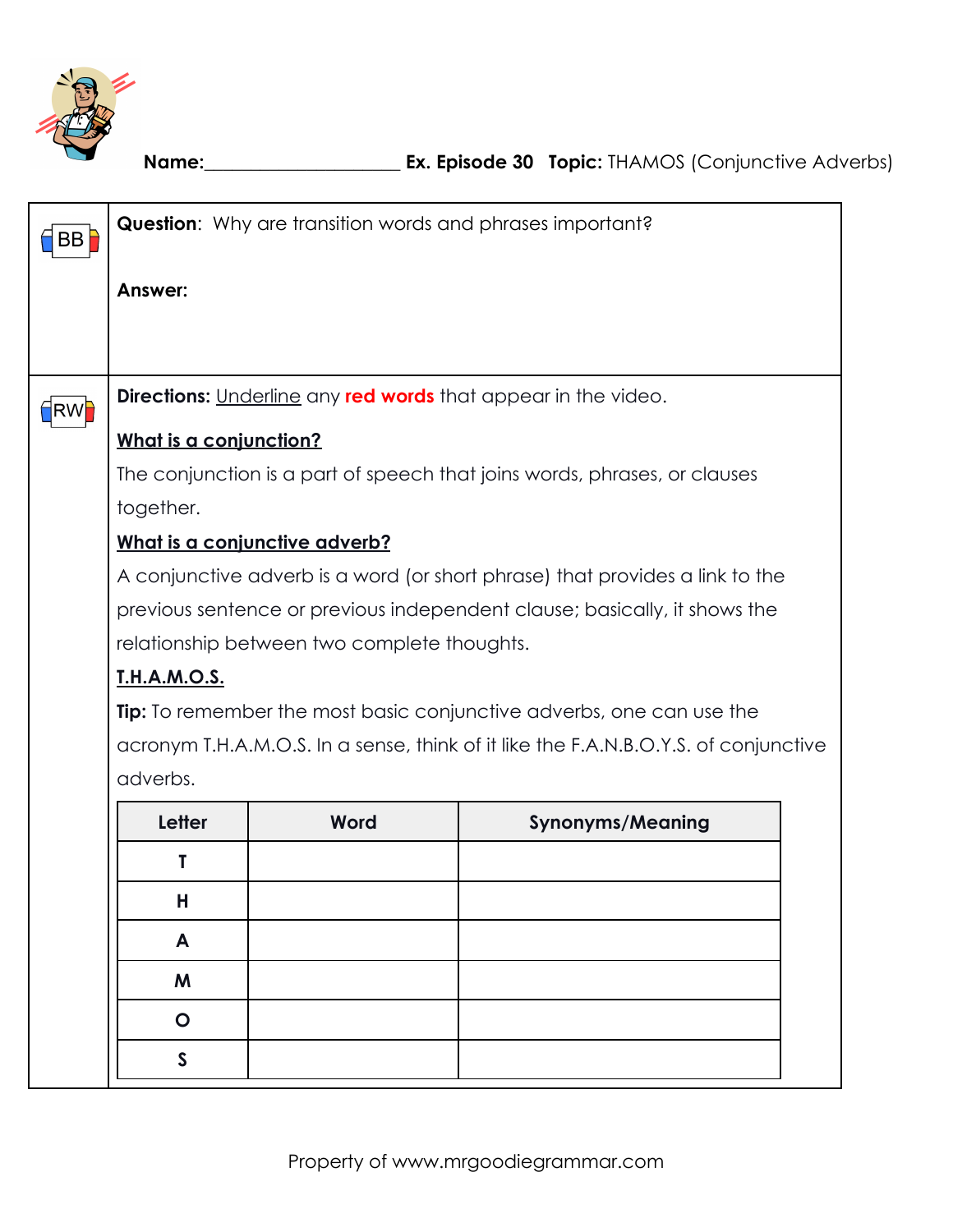

|                                                                                               | <b>Arrangements and Sentence Formulas</b>                                    |              |                           |                             |  |  |  |  |  |
|-----------------------------------------------------------------------------------------------|------------------------------------------------------------------------------|--------------|---------------------------|-----------------------------|--|--|--|--|--|
|                                                                                               | One can arrange a sentence in various ways based on the conjunctive          |              |                           |                             |  |  |  |  |  |
| adverb's placement.                                                                           |                                                                              |              |                           |                             |  |  |  |  |  |
|                                                                                               | Sentence Formula Key                                                         |              |                           |                             |  |  |  |  |  |
| <b>IDC</b>                                                                                    |                                                                              |              | <b>Independent Clause</b> |                             |  |  |  |  |  |
| DC                                                                                            |                                                                              |              | Dependent Clause          |                             |  |  |  |  |  |
| Conjun. Adv.                                                                                  |                                                                              |              |                           | Conjunctive Adverb          |  |  |  |  |  |
|                                                                                               |                                                                              |              |                           |                             |  |  |  |  |  |
| <b>Sentence Formula 1: Compound Sentences and Semicolons</b>                                  |                                                                              |              |                           |                             |  |  |  |  |  |
|                                                                                               |                                                                              |              |                           |                             |  |  |  |  |  |
| <b>Quick Note:</b> A semicolon joins two independent clauses that are similar in<br>$\bullet$ |                                                                              |              |                           |                             |  |  |  |  |  |
| content/ideas. This arrangement helps create a compound sentence.                             |                                                                              |              |                           |                             |  |  |  |  |  |
| If a writer wants to transition after a semicolon to build clarity about the<br>$\bullet$     |                                                                              |              |                           |                             |  |  |  |  |  |
|                                                                                               | relationship between two independent clauses, a writer can use a conjunctive |              |                           |                             |  |  |  |  |  |
|                                                                                               | adverb and a comma after a semicolon to enhance the flow and clarity.        |              |                           |                             |  |  |  |  |  |
|                                                                                               |                                                                              |              |                           |                             |  |  |  |  |  |
| <b>Independent Clause 1</b>                                                                   | $\ddot{\cdot}$                                                               | Conjun. Adv. |                           | <b>Independent Clause 2</b> |  |  |  |  |  |
| I am terrified of dolphins                                                                    | $\cdot$ .                                                                    | therefore    | $\lambda$                 | I do not swim in the ocean. |  |  |  |  |  |

**Note:** After the conjunctive adverb, place a comma to offset it from the rest of the sentence/clause.

**Quick Note:** After the semicolon, you DO NOT have to capitalize the conjunctive adverb.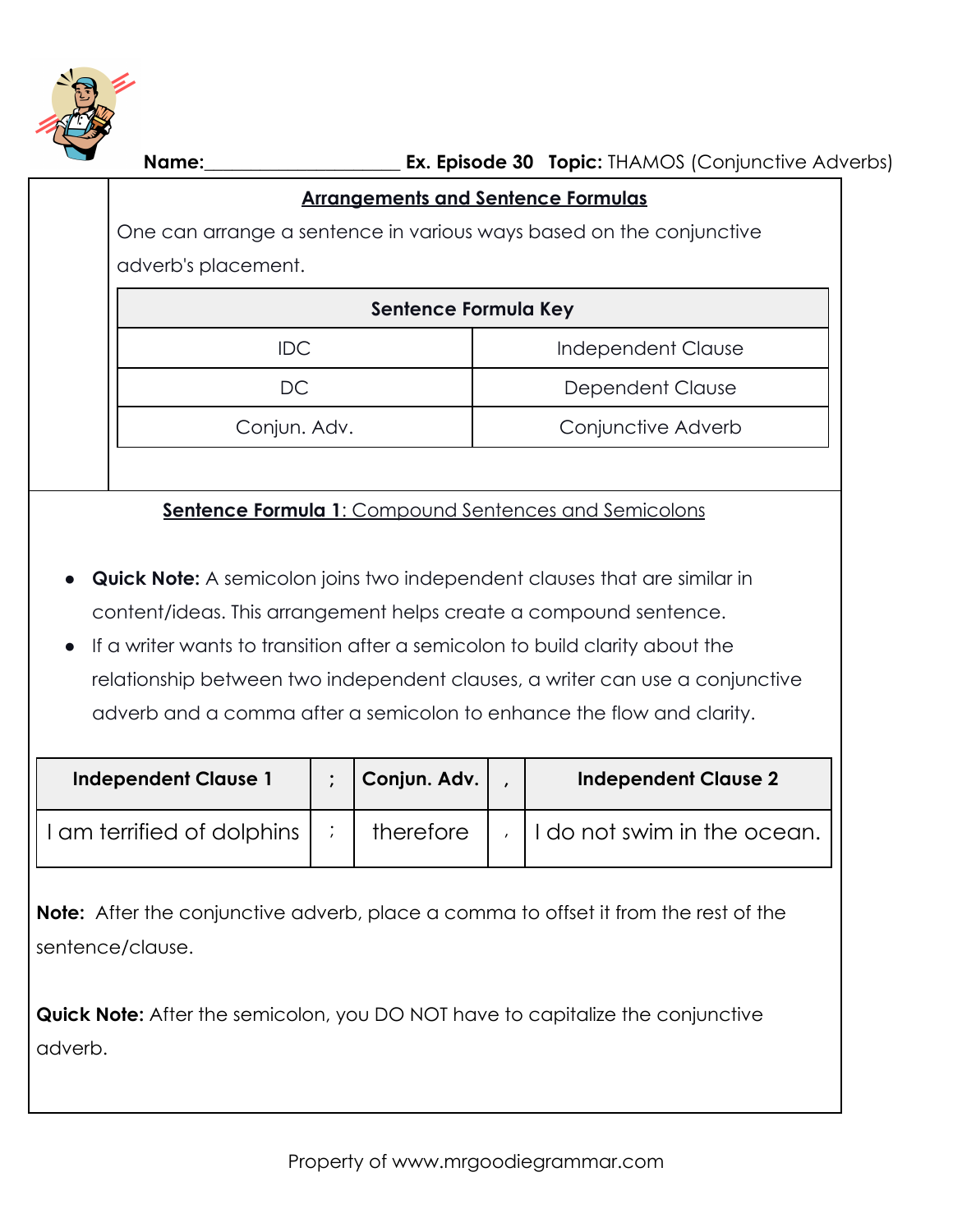

**Name:**\_\_\_\_\_\_\_\_\_\_\_\_\_\_\_\_\_\_\_\_\_ **Ex. Episode 30 Topic:** THAMOS (Conjunctive Adverbs)

## **Sentence Formula 2: Starting a Sentence**

If a writer wants to start a sentence with a conjunctive adverb to build off the previous sentence, they can use a conjunctive adverb and a comma to transition into the next sentence/clause.

**Quick Note:** A sentence can start with a conjunctive adverb. If it does, make sure to capitalize the conjunctive adverb and place a comma behind it to separate it from the independent clause.

#### **Example 1**

| <b>IDC1</b>                | Conjun. Adv.     | <b>IDC 2</b>              |
|----------------------------|------------------|---------------------------|
| I am terrified of dolphins | <b>Therefore</b> | do not swim in the ocean. |

| <b>Example 2</b> |  |                                        |  |  |  |  |
|------------------|--|----------------------------------------|--|--|--|--|
| Conjun. Adv.     |  | <b>IDC</b>                             |  |  |  |  |
| However          |  | I think the ocean is very interesting. |  |  |  |  |

#### **Example 3**

| <b>IDC1</b>                                | Conjun. Adv. | <b>IDC 2</b>                           |
|--------------------------------------------|--------------|----------------------------------------|
| I do not swim in the ocean $\mathbin\Vert$ | However      | I think the ocean is very interesting. |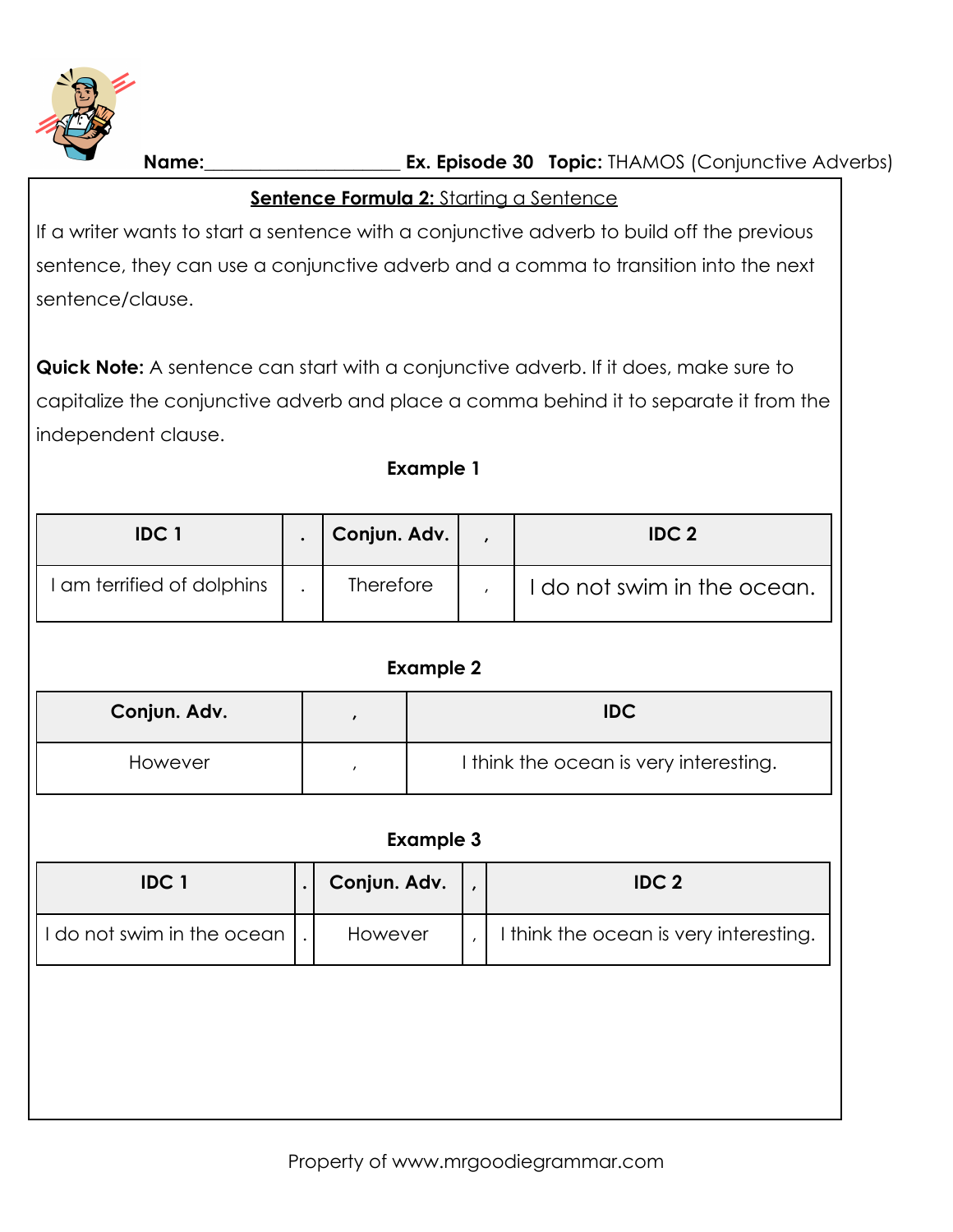

**Name:**\_\_\_\_\_\_\_\_\_\_\_\_\_\_\_\_\_\_\_\_\_ **Ex. Episode 30 Topic:** THAMOS (Conjunctive Adverbs)

### **Sentence Formula 3:** Ending a Sentence

If a writer wants to explain the main clause first, they can use a comma and a

conjunctive adverb at the end of the sentence to show the relationship.

| <b>IDC1</b>                | IDC <sub>2</sub>                | Conjun. Adv |
|----------------------------|---------------------------------|-------------|
| I am terrified of dolphins | I believe that bobbit worms are | however.    |
|                            | incredibly mesmerizing.         |             |

# **Sentence Formula 4: Interrupting with Parenthetical Commas**

If a writer wants to add a conjunctive adverb into the middle of a sentence or clause,

they can use parenthetical commas (double commas) to interrupt the thought.

| <b>IDC1</b>          | IDC <sub>2</sub> | Conjun Adv. | <b>IDC 2</b>                  |
|----------------------|------------------|-------------|-------------------------------|
| I will never swim in |                  | however     | think the ocean is incredibly |
| the ocean            |                  |             | interesting.                  |

**Note:** As noted, we took the same independent clauses. All we did was change the

arrangement, yet the sentence's meaning stays the same.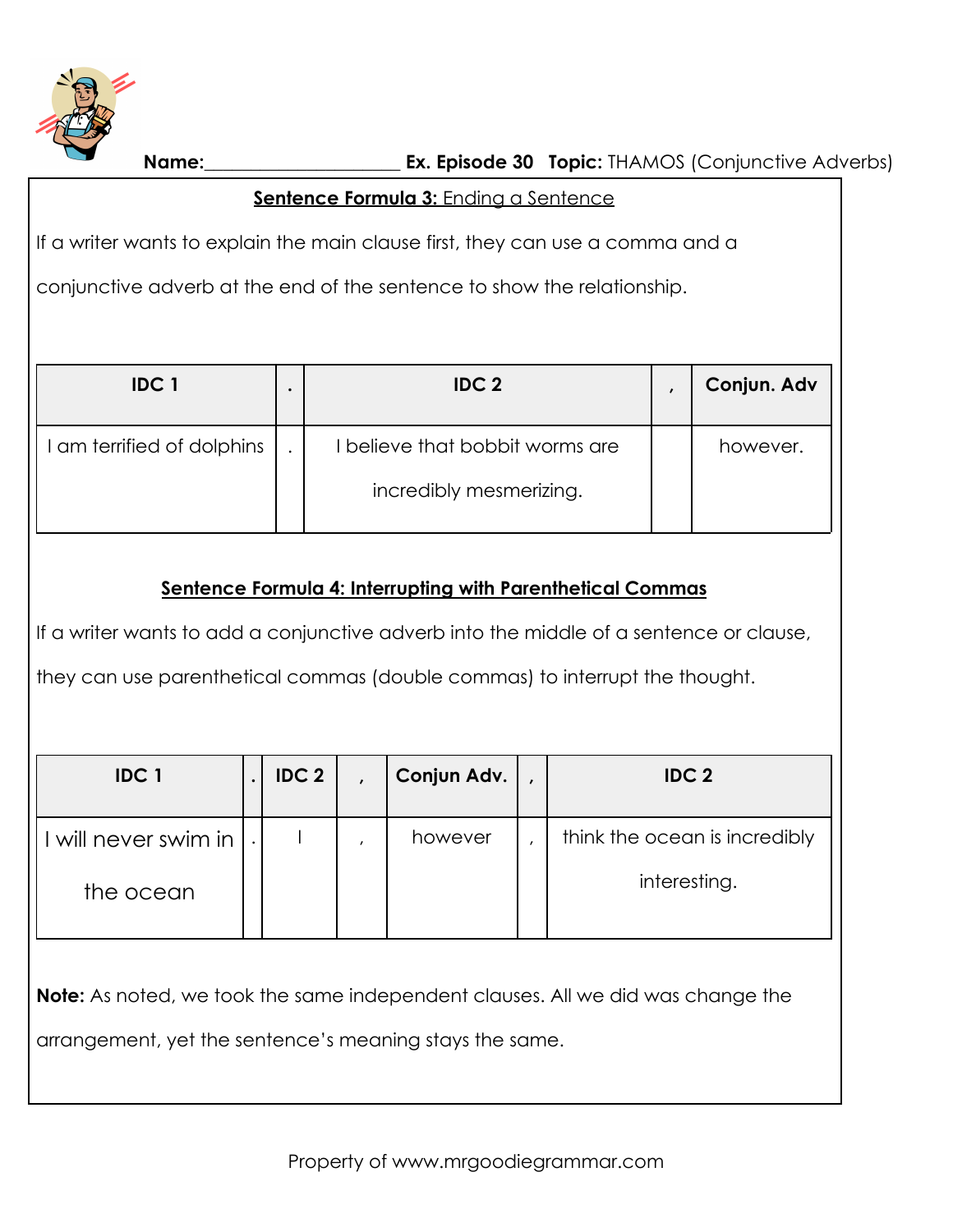